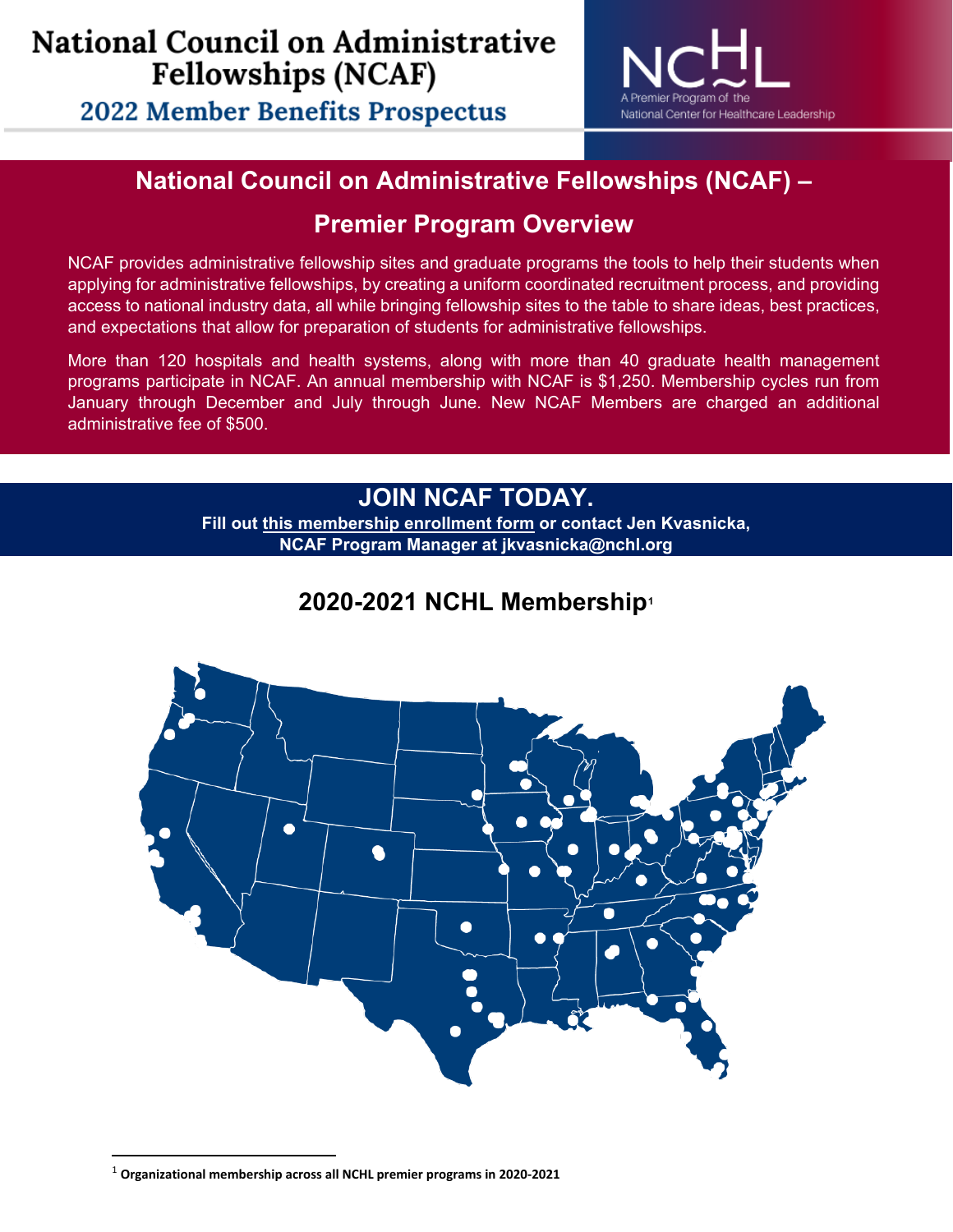## **National Council on Administrative Fellowships (NCAF)**

2022 Member Benefits Prospectus



# Benefits At-A-Glance

| <b>MEMBERSHIP BENEFITS</b>                                                                                                                                                                                                                                                          | Administrative<br><u>Developmen</u><br>Fellowship &<br>eadership<br><b>Sites</b> | Management<br>Programs<br>Graduate<br><b>Health</b> |
|-------------------------------------------------------------------------------------------------------------------------------------------------------------------------------------------------------------------------------------------------------------------------------------|----------------------------------------------------------------------------------|-----------------------------------------------------|
|                                                                                                                                                                                                                                                                                     | \$1,250                                                                          | \$1,250                                             |
| <b>NCAF STEERING COMMITTEE</b><br>Opportunity to participate in the NCAF Steering Committee. The Steering<br>Committee oversees the work and strategies of the National Council on<br>Administrative Fellowship program and the work of the program committees.                     | ☑                                                                                | ☑                                                   |
| <b>NCAF BENCHMARKING DATA</b><br>Access to one-of-a kind administrative fellowship benchmarking data (including<br>data around market trend, applicants, fellowship sites, graduate programs, and<br>fellows)                                                                       | ⊠                                                                                | ☑                                                   |
| <b>NCAF COMMITTEE OR WORKGROUP PARTICIPATION</b><br>Opportunity to participate in NCAF committees or workgroups which guide<br>various aspects of the program evolution. Networking, peer to peer<br>collaboration, and ability to direct the future of administrative fellowships. | ☑                                                                                | ☑                                                   |
| <b>NCAF COMMUNICATIONS</b><br>Receipt of bimonthly administrative fellowship updates including newsletters<br>and other communications                                                                                                                                              | ☑                                                                                | ☑                                                   |
| <b>ACCESS TO THE NATIONALLY RECOGNIZED CENTERALIZED</b><br><b>APPLICATION SYSTEM (NAFCAS)</b><br>This one stop shop for fellow recruitment during two annual cycles (Cycle 1 &<br>Cycle 2)                                                                                          | ☑                                                                                |                                                     |
| <b>NATIONAL VISABILITY</b><br>National visibility, recognition, and searchability around on NCHL's year-round<br>searchable administrative fellowship directory                                                                                                                     | ☑                                                                                |                                                     |
| Promotion of administrative fellowship informational sessions                                                                                                                                                                                                                       | ☑                                                                                |                                                     |
| Access to NAFCAS student fee waivers (two per program/annually)                                                                                                                                                                                                                     |                                                                                  | $\Delta$                                            |
| Access to NCAF's Summer/Fall Enrichment Series for graduate students                                                                                                                                                                                                                |                                                                                  | ☑                                                   |
| PEER-TO-PEER DISCUSSION<br>Access to a members-only discussion board to engage in thought leadership<br>and national dialogue about continuously improving fellowship opportunities                                                                                                 | ☑                                                                                | ☑                                                   |
| Access to NCHL team to provide data related requests and reports                                                                                                                                                                                                                    | $\Delta$                                                                         | ☑                                                   |
| Promotion of program/organization at fellowship fairs and industry events                                                                                                                                                                                                           | ☑                                                                                | ☑                                                   |